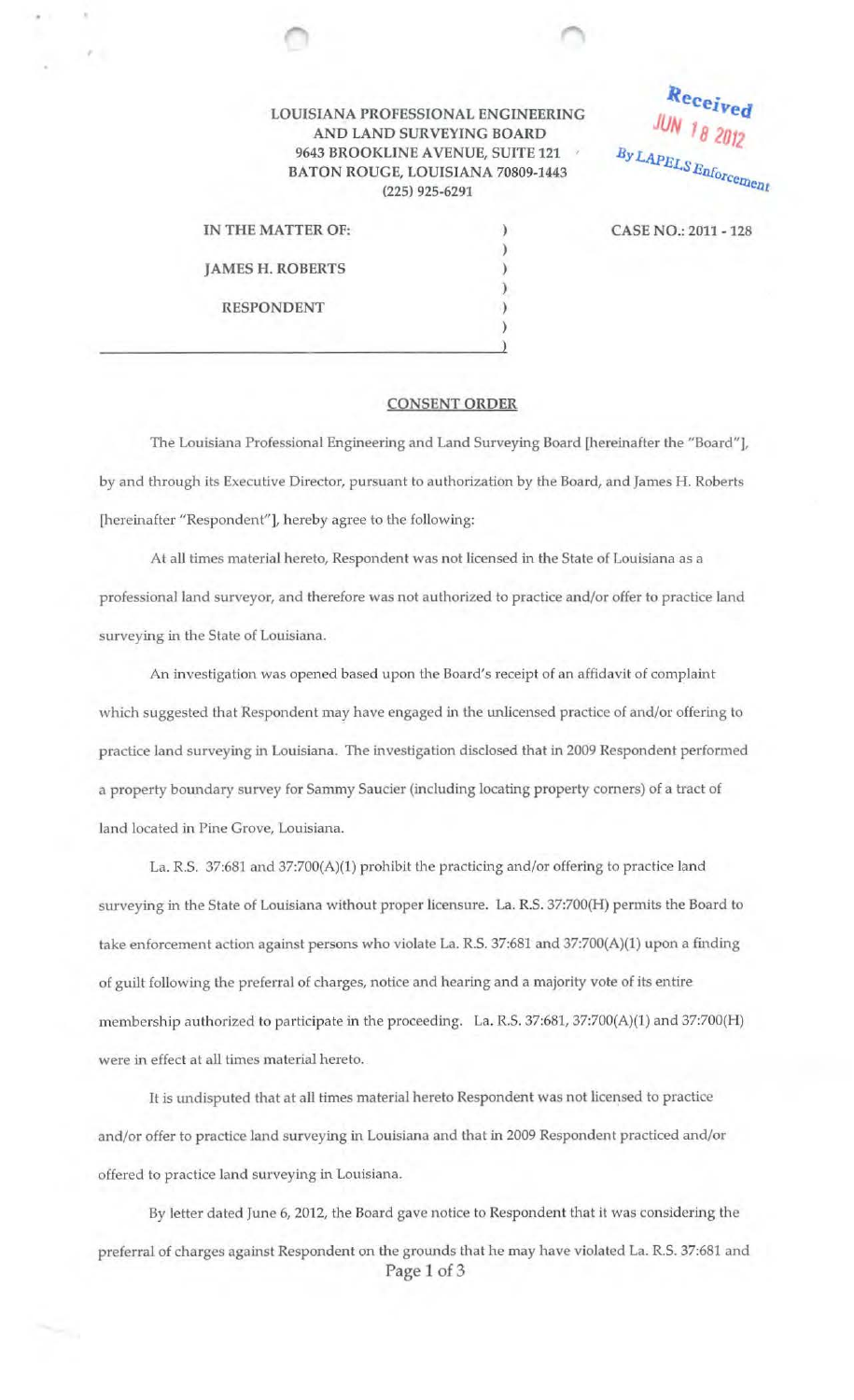37:700(A)(l), relative to practicing and/or offering to practice land surveying in Louisiana without proper licensure.

Wishing to dispense with the need for further enforcement action and to conclude the instant proceeding without further delay and expense, for the purpose of this proceeding only, Respondent and the Board do hereby enter into this Consent Order, in which Respondent of his own free will consents to the issuance of a Consent Order by the Board, wherein Respondent agrees to (a) pay a fine of five hundred (\$500.00) dollars, (b) pay administrative costs of six hundred ninety and 27/100 (\$690.27) dollars, (c) immediately cease and desist the practicing of and/or offering to practice land surveying in Louisiana until such time as he is duly licensed by the Board, and (d) the publication of this Consent Order on the Board's website and a summary of this matter in the Board's official journal, the Louisiana Engineer and Surveyor Journal, and the reporting of this matter to the National Council of Examiners for Engineering and Surveying (NCEES), identifying Respondent by name.

Respondent admits to violations of the referenced laws and/or rules regarding the practicing of and/or offering to practice land surveying in Louisiana without proper licensure. Respondent acknowledges awareness of said laws and/or rules and states that he will comply with all applicable laws and rules henceforth. Respondent has been advised of his right to be represented by counsel before the Board and/or to appear at any hearing personally or by counsel and present witnesses and evidence in his own behalf, and he hereby waives this right and his right to appeal; and he states affirmatively that he has been afforded all administrative remedies due him under the law.

Therefore, in consideration of the foregoing and by signing this Consent Order, Respondent does hereby waive his right to a hearing before the Board, to the presenting of evidence and witnesses in his behalf, to Findings of Fact and Conclusions of Law in this case, and to judicial review of this Consent Order.

Respondent hereby represents (a) that he fully understands the meaning and intent of this Consent Order, including but not limited to its final and binding effect, (b) that he has voluntarily entered into this Consent Order and that no other promise or agreement of any kind has been made to or with him by any person whatsoever to cause the execution of this instrument and (c) that the sanctions set forth in this Consent Order do not prevent the Board from taking further disciplinary or enforcement action against Respondent on matters not specifically addressed in this Consent Order.